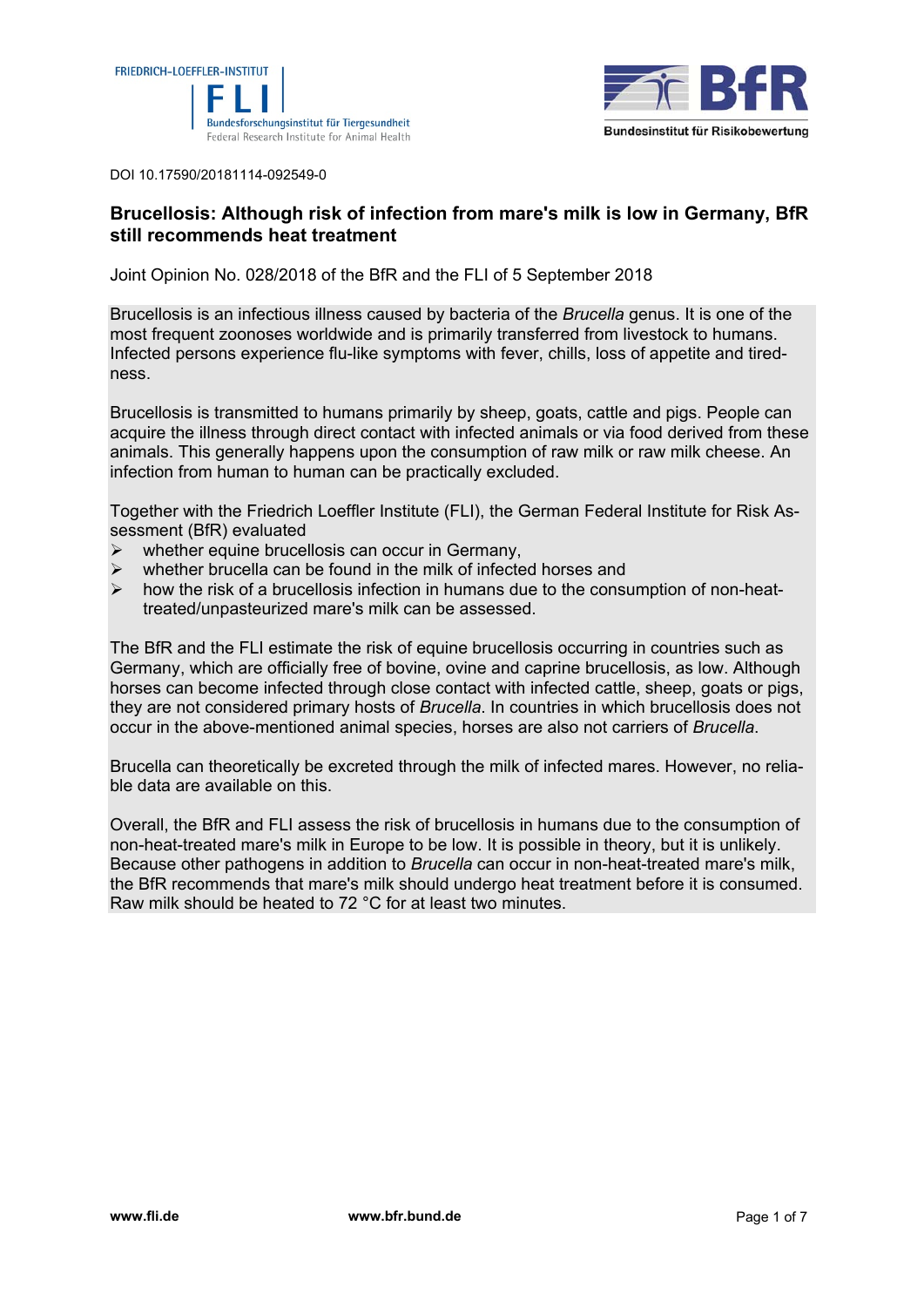



Bundesinstitut für Risikobewertung



Squares highlighted in dark blue indicate the properties of the risk assessed in this opinion (more detailed information on this is contained in BfR Opinion No. 028/2018 of 5 September 2018).

#### **Explanations**

The risk profile is intended to visualise the risk outlined in the BfR Opinion. It is not intended for the purpose of comparing risks. The risk profile should only be read in conjunction with the corresponding opinion.

#### **Line B** – **Probability of a health impairment**

[1] – In light of the epidemiological situation and under the currently valid legal regulations, the foodborne risk of brucellosis in humans due to the consumption of non-heat-treated mare's milk in Europe is assessed as low.

#### **Line C – Severity of the health impairment:**

[2] – The severity of the impairment can vary. Often, there are no signs of infection at all. When symptoms occur, they range from fever, chills, loss of appetite and tiredness to organ damage.

#### **Line D** – **Reliability of the available data**

[3] – Reliable data on the transmission of *Brucella* through mare's milk are not available. Conventional test methods for cow's milk have not been validated for mare's milk. In addition, insufficient epidemiological data are available on atypical *Brucella* pathogens and *Brucella suis* in Germany.

#### **Line E – Controllability by the consumer**

[4] – The information in the line "Controllability by the consumer" should not be seen as a recommendation from the BfR; it has a purely descriptive character. The BfR has recommended courses of action in its Opinion: The BfR recommends that mare's milk be subjected to heat treatment before consumption

FEDERAL INSTITUTE FOR RISK ASSESSMENT (BfR)

#### **1 Object of the assessment**

The German Federal Institute for Risk Assessment (BfR) and the Friedrich-Loeffler Institute (FLI) jointly assessed the extent to which *Brucella* infections in horses occur in Germany and other brucellosis-free countries. The institutes also evaluated whether *Brucella* can be found in the milk of infected horses and how the risk of brucellosis in humans due to the consumption of non-heat-treated mare's milk can be assessed.

#### **2 Result**

The risk of equine brucellosis in countries that are officially free of ovine, caprine and bovine brucellosis is low. For *Brucella suis* and atypical *Brucella* species, epidemiological data are currently insufficient to allow an assessment of risk.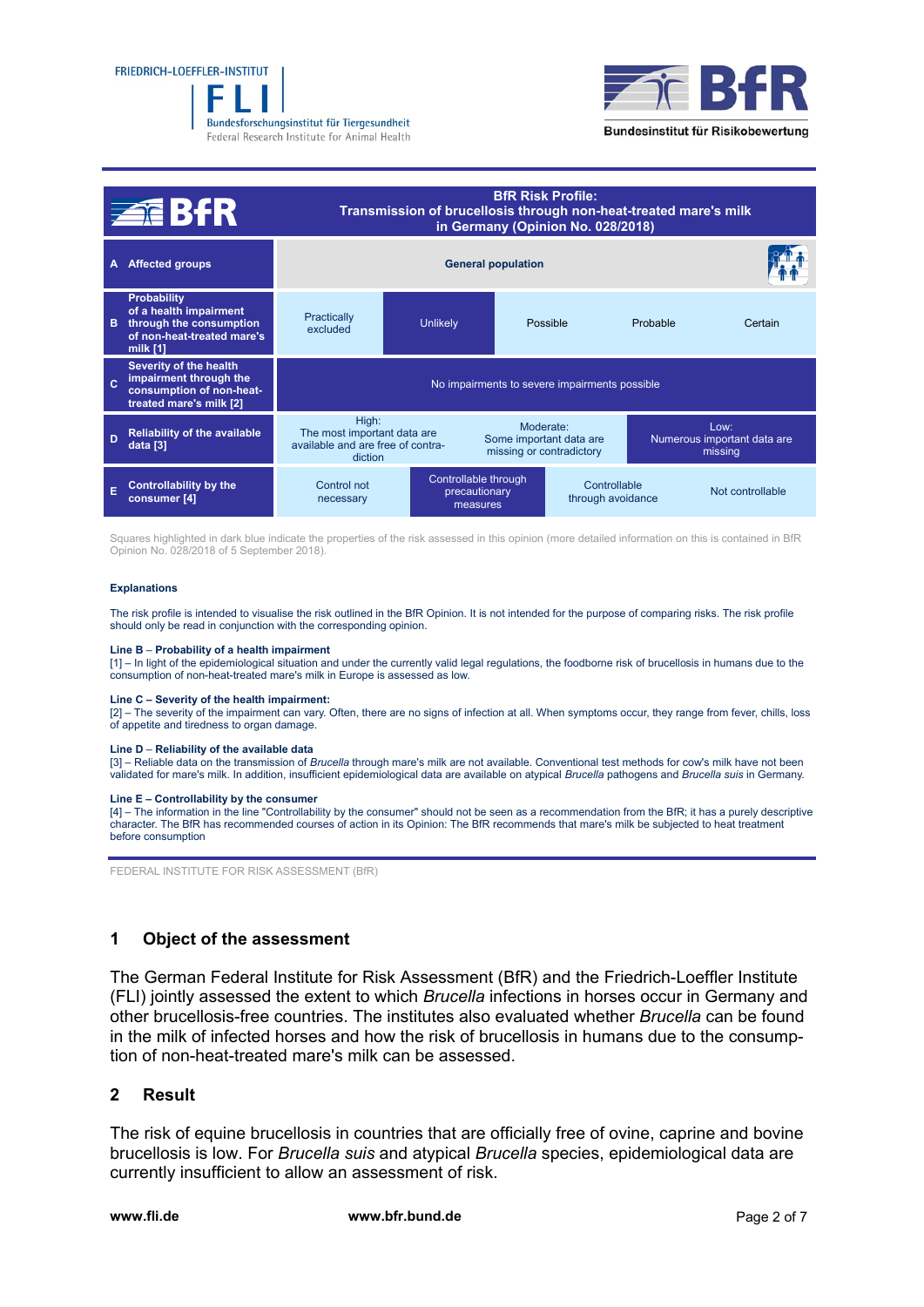![](_page_2_Picture_0.jpeg)

![](_page_2_Picture_1.jpeg)

The pathogens causing brucellosis could theoretically be excreted through the milk of infected mares. However, reliable epidemiological data or data from animal experiments are not currently available.

Considering the epidemiological situation and following the currently valid legal regulations, the BfR and FLI assess the food-borne risk of brucellosis in humans due to the consumption of non-heat-treated mare's milk in Europe as low, but theoretically possible. Because other pathogens can occur in non-heat-treated mare's milk, the BfR recommends that mare's milk should undergo heat treatment before it is consumed.

# **3 Reasoning**

## Brucellosis in horses

Equine brucellosis is rare in Europe. In horses, the infection usually has few symptoms and rarely results in miscarriages (Nicoletti, 2007, MacMillan & Cockrem, 1986, Denny, 1973). After generalised bacteraemia<sup>[1](#page-3-0)</sup>, complications can occur in bursa sacs, tendons, muscles and joints. In this respect, horses are different from classic animal hosts, in which the infection primarily occurs in the reproductive organs (uterus, placenta). This could explain the low miscarriage rate in horses as compared to other animal species. Equine brucellosis is usually caused by *B. abortus* (Mair, 2009), but rare cases of infections with *B. melitensis* (Corbel, 2006) and *B. suis* (Cook & Kingston, 1988) have been described . The most recent case of equine brucellosis in Europe was reported in Croatia (Cvetnic et al., 2005), which was caused by *B. suis* bv 3, a biovar (variant of a bacterial species) that is not prevalent in Europe.

The individual *Brucella* species demonstrate certain host specificities. For example, *B. abortus* primarily infects cattle and other Bovidae (family of bovids/cow-like animals), *B. melitensis* infects sheep and goats, whereas pigs are predominantly infected by *B. suis* (bv 1-3). Horses are not considered primary hosts for *Brucella* species. But in the event of a high frequency of illness in livestock and close contact (e. g. shared grazing areas), transfer of *Brucella* to horses can occur as a consequence of the higher risk of infection. Horses are not generally considered animal reservoirs. It is well documented that horses become infected with *B. abortus* when the horses come in close contact with cattle (Ocholi et al., 2004, O'Sullivan, 1981, Denny, 1973, McCaughey & Kerr, 1967, Duff, 1937). Currently, there are no proven cases of transmission within horse populations or infection of other livestock through horses.

After an experimental infection of horses with *B. abortus* via the eye, bacteria could be detected in the blood for up to two months (MacMillan & Cockrem, 1986). Apart from mild bouts of fever, no clinical symptoms were detected. A normal course of pregnancy was documented subsequently in a total of five infected mares. Cattle in close contact with these mares remained free of brucellosis over the course of the experiment. Foals ingested maternal anti*brucella* antibodies through the colostrum, but the foals did not become infected.

#### Brucella in mare's milk

The successful cultivation and isolation of *Brucella* from mare's milk has not been described in literature. Serological diagnosis in mare's milk seems methodologically difficult (MacMillan

<sup>————————————————————&</sup>lt;br><sup>1</sup> Occurence of significant numbers of bacteria in the blood.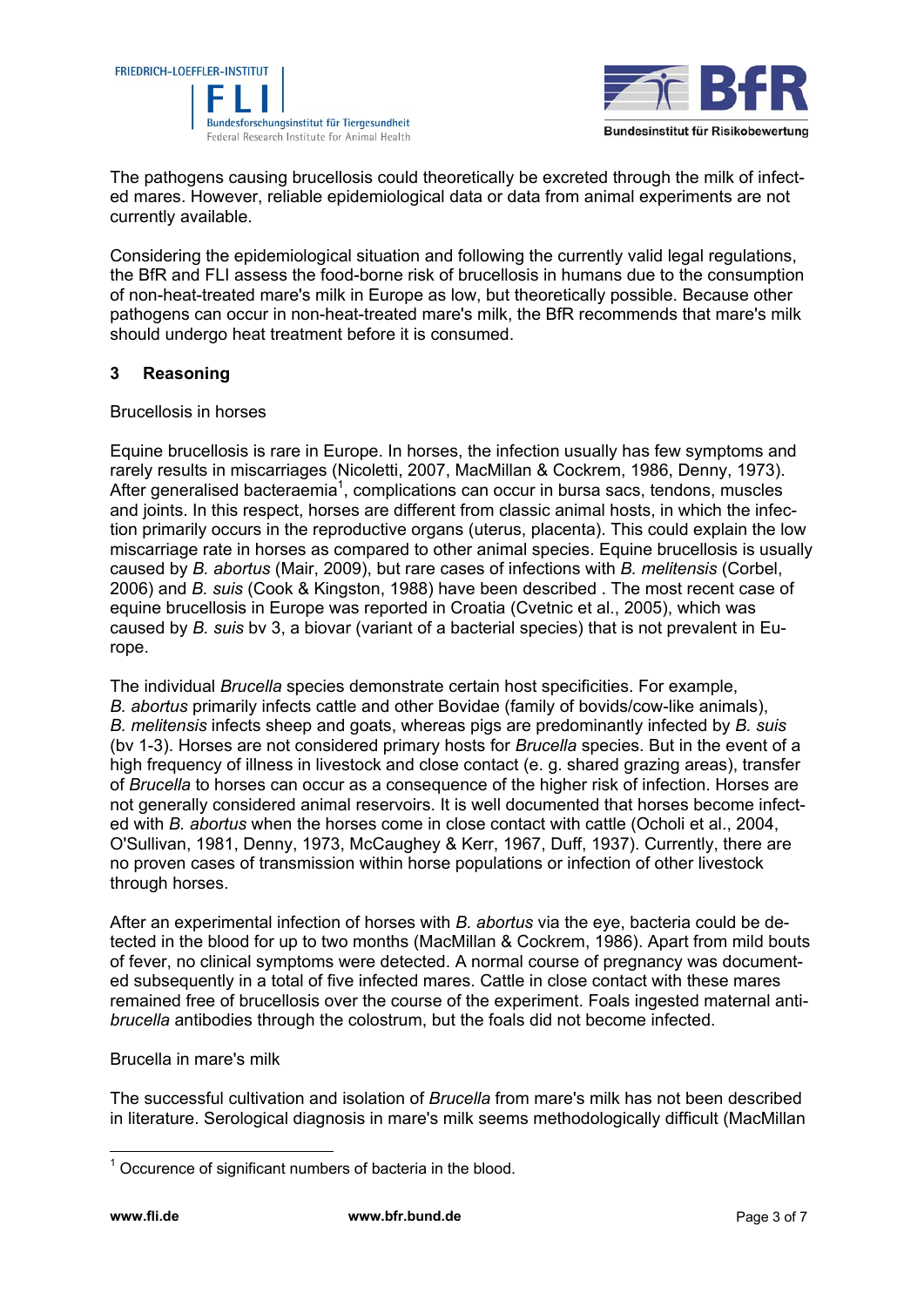<span id="page-3-0"></span>![](_page_3_Picture_0.jpeg)

![](_page_3_Picture_1.jpeg)

& Cockrem, 1986) and has not yet been sufficiently validated at this time. Conventional test methods for cow's milk cannot be applied to mare's milk.

There is currently little literature on the frequency of *Brucella* in mare's milk (Colavita et al., 2016). The risk of transmission of the bacteria via the milk of infected mares would appear to be lower than the probability of transmission in ruminants. According to the epidemiological situation and under the currently valid legal regulations, the foodborne risk of a *Brucella* infection due to mare's milk in Europe can be assessed as low. In Central and Northern Europe as well as in large parts of Western Europe, cattle, sheep and goats are practically free of brucellosis. In rare cases, infections in horses could be caused by atypical *Brucella* species, *B. suis* bv 2 (occurs in wild boars and hares in Germany) or *B. melitensis* from protected wildlife populations (e.g. ibexes in the French Alps). Import of infected animals from highrisk areas is also conceivable. From such areas, highly variable, sometimes high seropreva-lences<sup>[2](#page-4-0)</sup> (1-16%) have been reported in horses (Ardo & Abubakar, 2016, Junqueira et al., 2015, Zolzaya et al., 2014).

Legal provisions for the production of raw milk

In terms of legal provisions, the rules for primary production of Regulation (EC) No. 852/2004 and Regulation (EC) No. 853/2004 apply in the European Union (EU) to the production of raw milk. In this context, special attention should be given to adherence to the specific hygiene rules for food of animal origin according to Regulation (EC) No. 853/2004 Annex III Section IX Chapter I Number 2 Letter a Clause iii. According to this, animal populations that are sensitive to brucellosis and from which raw milk is derived must be regularly examined for brucellosis within the scope of a control programme approved by the responsible authority. The member states can issue national provisions for the supply of raw milk in line with Art. 10 Regulation (EC) No. 853/2004. According to this, compliance with the German Food Hygiene Regulation (*Lebensmittelhygiene-Verordnung*, LMHV) and the German Animal Food Hygiene Regulation (*Tierische Lebensmittel-Hygieneverordnung*, Tier-LMHV) must be ensured for the supply of raw milk. Pursuant to the *Tier-LMHV,* the supply of raw milk to consumers is generally prohibited (Art. 17, Para. 1). In deviation from this, raw milk can be supplied as certified raw milk (Art. 17 Para 2 and 3 as well as Annex 9). Certified raw milk is packaged raw milk from companies subject to specific checks, which has not undergone any form of heat treatment. According to Art. 17 Para. 4, supply of raw milk from the milk production company directly to consumers is possible if it complies with the requirements of Art. 17 Para. 4 No. 1 to 5.

Sale of mare's milk in Germany

Currently, no data are available on the sales quantities of non-heat-treated mare's milk in Germany. Moreover, it is not possible at the moment to make a statement on how many companies produce mare's milk. Mare's milk is a niche product, which is sold only by individual enterprises.

These companies advertise their mare's milk products mainly on the internet and offer deep frozen or freeze-dried milk as well as certified raw milk.

 2 Frequency of antibody detection in the blood of individuals within a population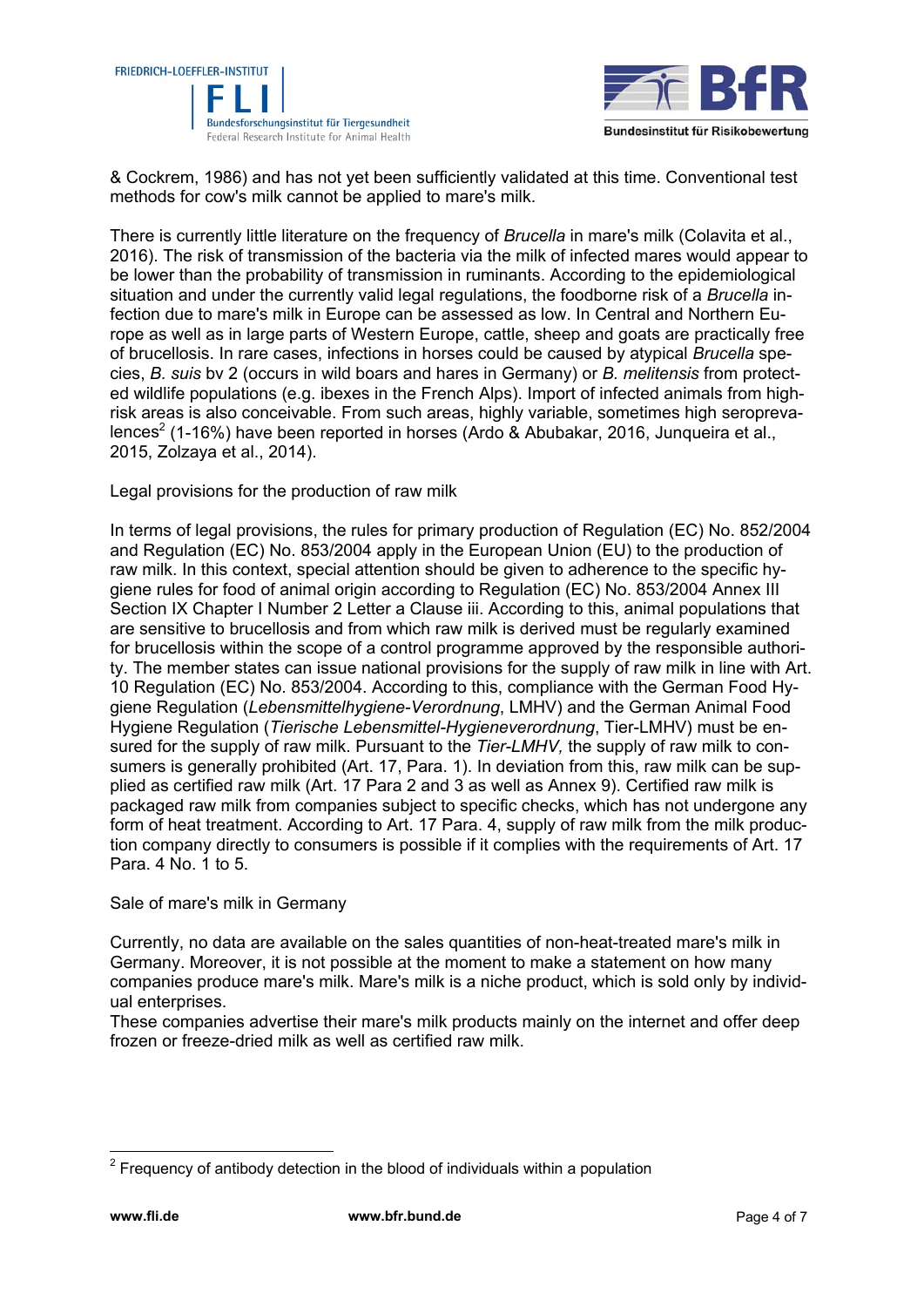<span id="page-4-0"></span>![](_page_4_Picture_0.jpeg)

![](_page_4_Picture_1.jpeg)

### **4 Framework for action/measures**

The BfR recommends heat treatment of mare's milk before consumption. Raw milk should be heated to 72 °C for at least two minutes.

### **More information on the topic of brucellosis**

At the BfR website [https://www.bfr.bund.de/en/a-z\\_index/brucellosis-129774.html](https://www.bfr.bund.de/en/a-z_index/brucellosis-129774.html) 

At the FLI website [https://www.fli.de/en/institutes/institute-of-bacterial-infections-and-zoonoses-ibiz/reference](https://www.fli.de/en/institutes/institute-of-bacterial-infections-and-zoonoses-ibiz/reference-laboratories/oie-and-nrl-for-brucellosis/)laboratories/oie-and-nrl-for-brucellosis/

![](_page_4_Picture_7.jpeg)

BfR "Opinion app"

## **5 References**

Ardo, M. B. and D. M. Abubakar, 2016: Seroprevalence of horse (Equus caballus) brucellosis on the Mambilla plateau of Taraba State, Nigeria. *Journal of Equine Science*, **27**, 1-6.

Colavita, G., C. Amadoro, F. Rossi, F. Fantuz and E. Salimei, 2016: Hygienic characteristics and microbiological hazard identification in horse and donkey raw milk. *Veterinaria Italiana*, **52**, 21-29.

Cook, D. R. and G. C. Kingston, 1988: Isolation of *Brucella suis* biotype 1 from a horse. *Australian Veterinary Journal*, **65**, 162-163.

Corbel, M. J., 2006: Brucellosis in humans and animals. World Health Organization in collaboration with the Food and Agriculture Organization of the United Nations and World Organisation for Animal Health.

Cvetnic, Z., S. Spicic, S. Curic, B. Jukic, M. Lojkic, D. Albert, M. Thiebaud and B. Garin-Bastuji, 2005: Isolation of *Brucella suis* biovar 3 from horses in Croatia. The *Veterinary Record*, **156**, 584-585.

Denny, H. R., 1973: A review of brucellosis in the horse. *Equine Veterinary Journal*, **5**, 121- 125.

Duff, H. M., 1937: *Brucella abortus* in the Horse. Journal of Comparative Pathology and Therapeutics, **L**, 151-158.

Junqueira, D. G., E. M. S. Dorneles, V. S. P. Goncalves, J. A. Santana, V. M. D. Almeida, R. R. Nicolino, M. X. Silva, A. L. A. D. Mota, F. P. Veloso, A. P. R. Stynen, M. B. Heinemann and A. P. Lage, 2015: Brucellosis in working equines of cattle farms from Minas Gerais State, Brazil. *Preventive Veterinary Medicine*, **121**, 380-385.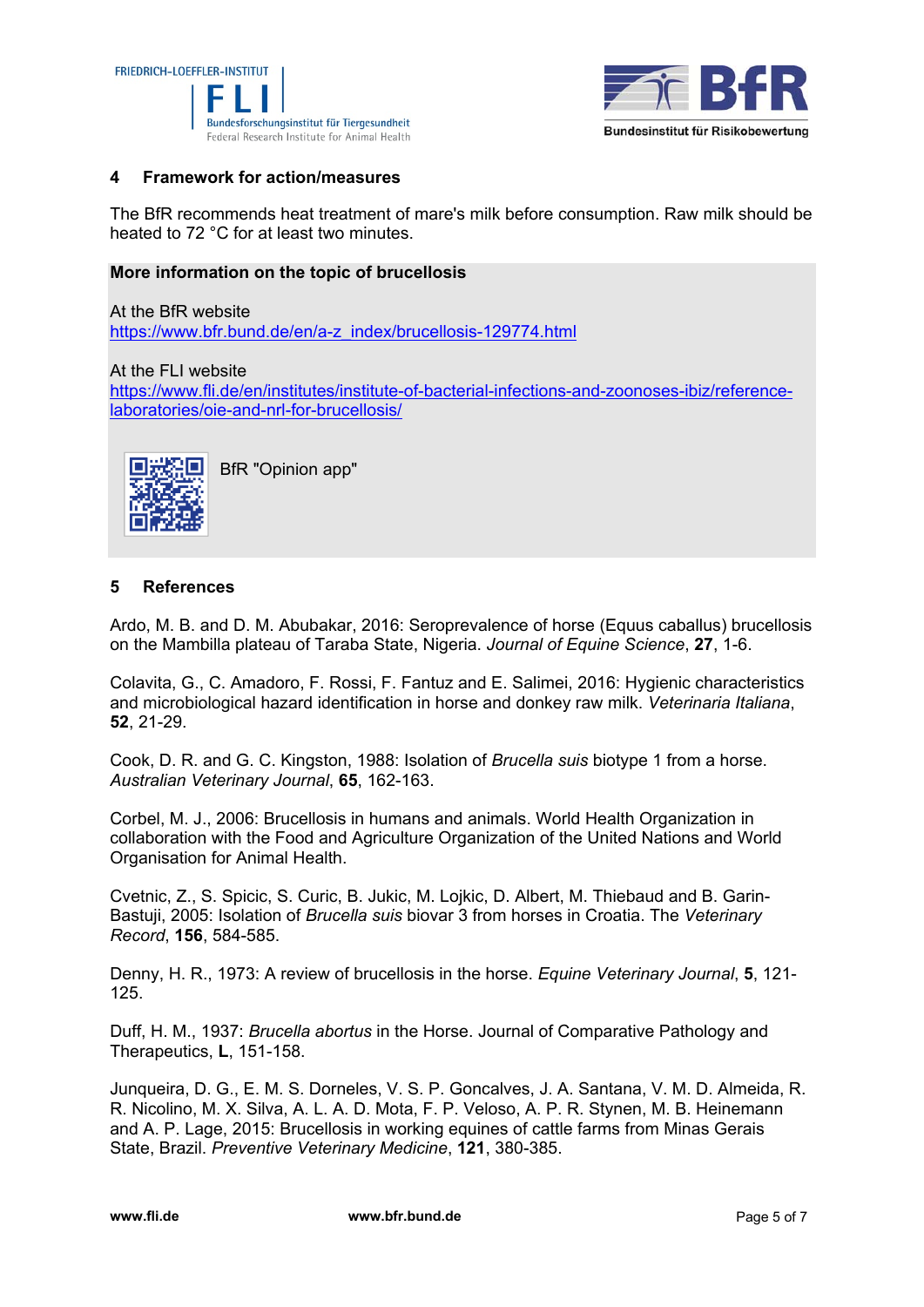![](_page_5_Picture_0.jpeg)

![](_page_5_Picture_1.jpeg)

Lebensmittelhygiene-Verordnung in der Fassung der Bekanntmachung vom 21. Juni 2016 (BGBl. I S. 1469), die durch Artikel 2 der Verordnung vom 3. Januar 2018 (BGBl. I S. 99) geändert worden ist.

MacMillan, A. P. and D. S. Cockrem, 1986: Observations on the long term effects of *Brucella abortus* infection in the horse, including effects during pregnancy and lactation. *Equine Veterinary Journal*, **18**, 388-390.

Mair TS, D. T., 2009: Brucellosis in the Horse. In: R. E. H. Tim S. Mair (ed.), Infectious Diseases of the Horse Equine Veterinary Journal Ltd, Fordham, Cambridgeshire.

McCaughey, W. J. and W. R. Kerr, 1967: Abortion due to brucellosis in a thoroughbred mare. *The Veterinary Record*, **80**, 186-187.

Nicoletti, P. L., 2007: Brucellosis. In: Equine Infectious Diseases, Eds: D.C. Sellon and M.T. Long, Saunders Elsevier, Philadelphia, 348-350.

Ocholi, R. A., W. J. Bertu, J. K. P. Kwaga, I. Aiogi, J. O. Bale and J. Okpara, 2004: Carpal bursitis associated with *Brucella abortus* in a horse in Nigeria. *The Veterinary Record*, **155**, 566-567.

O'Sullivan, B. M., 1981: *Brucella abortus* titres and bursitis in the horse. *Australian Veterinary Journal*, **57**, 103-104.

Tierische Lebensmittel-Hygieneverordnung vom 8. August 2007 (BGBl. I S. 1816, 1828), die zuletzt durch Artikel 14 der Verordnung vom 5. Juli 2017 (BGBl. I S. 2272) geändert worden ist.

Verordnung (EG) Nr. 853/2004 DES EUROPÄISCHEN PARLAMENTS UND DES RATES vom 29. April 2004 mit spezifischen Hygienevorschriften für Lebensmittel tierischen Ursprungs. Amtsblatt der Europäischen Union L 139/55.

Verordnung (EG) Nr. 178/2002 DES EUROPÄISCHEN PARLAMENTS UND DES RATES vom 28. Januar 2002 zur Festlegung der allgemeinen Grundsätze und Anforderungen des Lebensmittelrechts, zur Errichtung der Europäischen Behörde für Lebensmittelsicherheit und zur Festlegung von Verfahren zur Lebensmittelsicherheit. Amtsblatt der Europäischen Gemeinschaften L 31/1.

Zolzaya, B., T. Selenge, T. Narangarav, D. Gantsetseg, D. Erdenechimeg, J. Zinsstag and E. Schelling, 2014: Representative Seroprevalences of Human and Livestock Brucellosis in Two Mongolian Provinces. *Ecohealth*, **11**, 356-371.

# **About the BfR**

The German Federal Institute for Risk Assessment (BfR) is a scientifically independent institution within the portfolio of the Federal Ministry of Food and Agriculture (BMEL) in Germany. It advises the Federal Government and Federal Laender on questions of food, chemical and product safety. The BfR conducts its own research on topics that are closely linked to its assessment tasks.